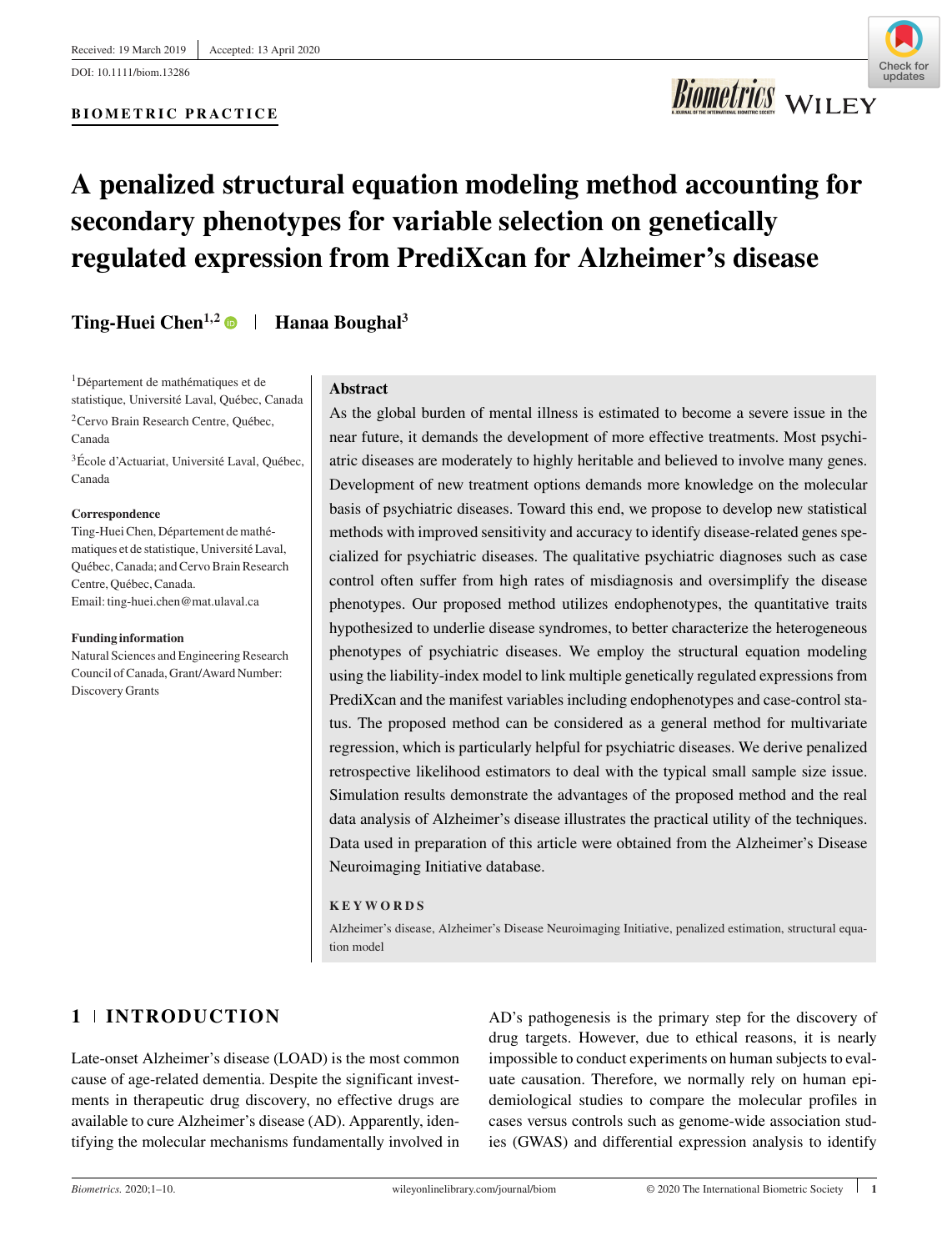# **2** WILEY **BIOMETTICS**

disease-associated variants and genes. However, qualitative diagnosis such as AD patients (cases) and non-AD individuals (controls) often suffers from high rates of misdiagnosis and oversimplifies the disease phenotypes due to the complex and highly heterogeneous psychiatric syndromes. Unlike physical diseases that are diagnosed mainly by medical tests, the diagnosis of psychiatric diseases is majorly symptom-based using the criteria in a diagnosis manual (Diagnostic and Statistical Manual of Mental Disorders). In other words, the AD or non-AD diagnosis is an aggregate variable of various cognitive and physical measurements. This oversimplification of the disease phenotypes causes a loss of information and then a loss of statistical power to identify important variables associated with the disease.

Endophenotypes, introduced into the behavioral sciences by Dr. Irv Gottesman (Gottesman and Shields, 1982), are the quantitative traits hypothesized to underlie disease syndromes. They are believed to better capture the human behavioral abnormalities than the imprecise categorical psychiatric diagnoses (Almasy and Blangero, 2001). Allen *et al.* (2009) provided a review of literatures on endophenotypes for schizophrenia and Reitz and Mayeux (2009) summarized several endophenotypes genetic studies for AD. However, there has been no statistical framework available to model a group of endophenotypes (Kendler and Neale, 2010) and the disease status (case-control) appropriately. Furthermore, the sampling design of genetic studies causes another potential issue on endophenotypes analysis. In practice, most genetic studies employ the case-control design for a particular disease, which consists of a sample of cases (ie, diseased individuals) and a sample of controls (ie, disease-free individuals). Under the sampling design based on the dichotomic classification on a particular disease, the case-control status is defined as the primary phenotype and the measurements of endophenotypes are considered as secondary phenotypes. Most publications associate endophenotypes with genetic variables by a linear regression analysis. This approach may lead to bias estimation for the genetic effect because the population association between genetic variables and endophenotypes can be distorted in the case-control sample. Therefore, similar to the work of Lin and Zeng (2009), we use a retrospective likelihood method to address this issue.

AD has a relatively high heritability, estimated in a range of 58-79% (Gatz *et al.*, 2006), suggesting that the genetic components highly involve in AD's pathogenesis. However, those identified genetic variants (single nucleotide polymorphism [SNP]) from large-scale GWAS on LOAD are very difficult to evaluate their functional mechanisms. The methodology PrediXcan (Gamazon *et al.*, 2015) makes it possible to estimate the tissue-dependent gene expression profiles driven by SNP variations, ie, genetically regulated expression (GReX). It also evaluates the association between the disease and GReX to provide more insights on the functional mechanism of the disease-associated variants. Moreover, the disease-associated GReX, if exist, are more informative than those from the traditional differential gene expression analysis since they do not suffer from the issue of reverse causation, ie, expression level is altered by disease status. Our method exploits the advantages of gene-based analysis. Unlike the method of Gamazon *et al.* (2015) using a univariate analysis for each gene individually, our proposed method has a better statistical power through the modeling of correlations among GReXs and utilizes a penalized estimation approach to deal with the issue of small sample size relative to the number of genes.

Kendler and Neale (2010) provided two types of models to relate an endophenotype and a psychiatric disease to genetic components as mediational and liability-index models. A liability-index model specifies that both the disease and endophenotype share some genetic components, while a mediational model specifies that the effect of genetic components on the disease pass through the endophenotype. In practice, it is difficult to design experimental studies on humans to distinguish them validly. However, as argued by Kendler and Neale (2010), the mediational model poses a stronger assumption than the liability-index one in that the former assumes that the genetic effects on a psychiatric disease are exclusively via the endophenotype. Therefore, we choose to model the relationship among multiple endophenotypes and a psychiatric disease based on the liability-index model.

In Section 2, we introduce our proposed methods and their implementation. In Section 3, simulation studies are presented to demonstrate that the information loss resulting from the dichotomization of quantitative disease liability reduces statistical power considerably. The proposed methods show significantly improved performances over conventional methods. Finally, the proposed methods are illustrated in a real data analysis using the datasets from the Alzheimer's Disease Neuroimaging Initiative (ADNI) in Section 4 and conclude in Section 5 with a discussion.

## **2 METHODS**

## **2.1 Model specification**

For N independent samples, let  $Y_i = (Y_{i1}, \ldots, Y_{iJ})$  denote a vector of  $J$  observed quantitative endophenotypes for individual *i*, where  $1 \le i \le N$ , and each of the endophenotype variables is assumed to be standardized with mean 0 and variance equal to 1. Let  $D_i$  and  $\xi_i$  denote the disease status ( $D_i = 1$ for case and  $D_i = 0$  for control) and the latent disease genetic liability, respectively, for each sample  $i$ . For gene expression (GReX) data, let  $X_i = (X_{i1}, \dots, X_{iP})$  denote the GReXs for individual  $i$ , where  $P$  is the number of genes; they are assumed to be normalized and jointly follow a multivariate normal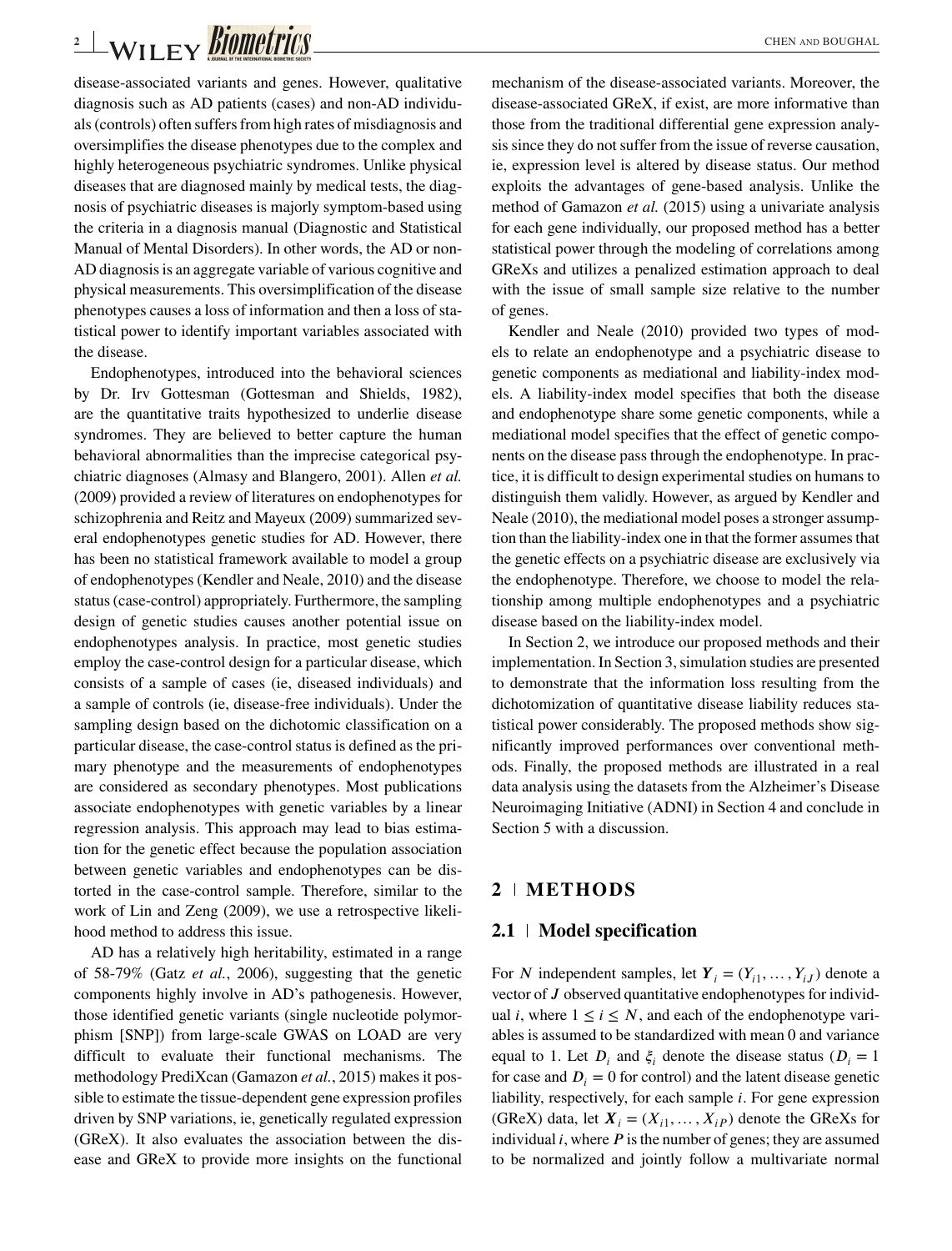distribution with mean 0 and variance-covariance matrix  $\Sigma_X$ . Without loss of generality, we assume that the first  $S$  variables of  $X_i$  are important (ie, they have nonzero effects on the response variable) and denote this by  $X_{i1}$  and let the remaining  $P - S$  variables be  $X_{i2}$ , such that  $X_i = (X_{i1}, X_{i2})$ . Let  $\beta = (\beta_1^\top, \beta_2^\top = 0^\top)$  be the associated coefficients vector  $X$ . In addition let  $Z = (Z_1, \ldots, Z_{\infty})$  denote the *O* tor for  $X_i$ . In addition, let  $Z_i = (Z_{i1}, \ldots, Z_{i0})$  denote the Q nongenetic variables. It is assumed that the number of nongenetic variables  $Q$ , the number of disease-related GReX  $S$ , and the number of manifest variables  $J$  are much smaller than  $N$ , while the number of genetic variables  $P$  is usually larger than  $N$ .

As mentioned in Section 1, we extend the liability-index model in Kendler and Neale (2010) to relate the manifest variables including multiple endophenotypes and the disease status to a latent disease genetic liability. We use a linear regression model, which specifies that the conditional distribution of  $Y_i$  given  $(\xi_i, Z_i)$  is a multivariate normal with mean  $\mu_{Y_i} = \Lambda \xi_i + \sum_{l=1}^{Q} \Gamma_l z_{il}$ , where  $\Lambda = (\lambda_1, \dots, \lambda_J)^T$  is a set of leading supported and  $\Gamma$ factor loading vector and  $\Gamma_l = (\gamma_{l1}, \dots, \gamma_{lJ})^T$  is a vector of regression coefficients for *l*<sup>th</sup> variable of **Z**, and the matrix of regression coefficients for *l*th variable of  $Z$ , and the matrix of variance-covariance  $\Sigma_Y = \text{diag}(\sigma_{Y_1}^2, \dots, \sigma_{Y_J}^2)$ . In other words, the endophenotypes  $(Y_{i1},..., Y_{iJ})$  are conditionally independent given the latent discose genetic liability  $\xi$  and the nondent given the latent disease genetic liability  $\xi_i$  and the nongenetic covariates  $Z_i$ . The latent disease genetic liability is further modeled as a normal variable with mean as a linear combination of GReXs  $\mu_{\xi_i} = X_i \beta$  and with variance fixed to be one to ensure the identifiability, a typical strategy in factor analysis. In addition, we use a logistic regression model for  $D_i: P(D_i = 1 | \mathbf{Z}_i, \xi_i) = \frac{\exp^{\{a_0 + \sum_{l=1}^Q Z_{il}a_l + a_\xi \xi_i\}}}{1 + \exp^{\{a_0 + \sum_{l=1}^Q Z_{il}a_l + a_\xi \xi_i\}}}$  $1+\exp{\{\alpha_0 + \sum_{l=1}^Q Z_{il} \alpha_l + \alpha_\xi \xi_l\}}$ , where  $\alpha_0$  is the intercept,  $(\alpha_1, \ldots, \alpha_Q)$  are the regression coefficients of variable Z and  $\alpha_{\xi}$  is the regression coefficient of  $\xi$ . A graphical representation of this structural equation model is given in Figure 1.

Since the sampling is conditional on the categorical diagnoses (case-control), the likelihood function for complete data  $(Y_i, Z_i, X_i, D_i, \xi_i)$  will have a retrospective form:  $\prod_{i=1}^{N} P(Y_i, Z_i, X_i, \xi_i | D_i)$ , which is

$$
\prod_{i=1}^{N} \left\{ \frac{P(D_i = 1, Y_i | Z_i, X_i, \xi_i) P(\xi_i | Z_i, X_i) P(Z_i, X_i)}{P(D_i = 1)} \right\}^{D_i}
$$
  
 
$$
\times \left\{ \frac{P(D_i = 0, Y_i | Z_i, X_i, \xi_i) P(\xi_i | Z_i, X_i) P(Z_i, X_i)}{P(D_i = 0)} \right\}^{1 - D_i},
$$

where  $P(D_i, Y_i | Z_i, X_i, \xi_i) = P(D_i | Z_i, X_i, \xi_i) P(Y_i | Z_i, X_i, \xi_i)$  $\xi_i$ ) and  $P(Z_i, X_j) = P(Z_i)P(X_i)$  by the specified liability-





**FIGURE 1** The specified structural equation model for the relationship among the manifest variables  $Y$  and  $D$  and genetic variables  $X$  and nongenetic covariates  $Z$ . The latent genetic disease liability is drawn as circle, while the manifest or measured variables are shown as squares. In addition, the arrows represent the regression relationship, and for simplicity, the symbols for regression coefficients are omitted

index model assumptions. In addition,

$$
P(D_i = 1) =
$$
  

$$
\iiint P(D_i = 1 | \mathbf{Z}_i, \mathbf{X}_i, \xi_i) P(\xi_i | \mathbf{Z}_i, \mathbf{X}_i) P(\mathbf{Z}_i, \mathbf{X}_i) d\mathbf{Z}_i d\mathbf{X}_i d\xi_i.
$$

## **2.2 EM algorithm for parameters estimation**

For parameters estimation, let  $\Gamma$  denote  $(\Gamma_1, \ldots, \Gamma_O)$ , and let  $\theta$  denote the vector of parameters  $(\Lambda, \Sigma_Y, \Gamma, \alpha, \beta, \alpha)$ and let  $(D, Y, Z, X, \xi)$  denote the data for N individuals. The penalized log likelihood function for complete data  $pl(\theta|\mathbf{D}, \mathbf{Y}, \mathbf{Z}, \mathbf{X}, \xi)$  is defined as

$$
\log \prod_{i=1}^N P(\boldsymbol{Y}_i, \boldsymbol{Z}_i, \boldsymbol{X}_i, \xi_i | D_i) - P_{\vartheta}(\boldsymbol{\beta}),
$$

where  $P_{\alpha}(\beta)$  denotes a penalty function imposed on  $\beta$ , and  $\theta$  denotes the tuning parameter(s) of the penalty function.

When the disease is rare,  $P(D_i = 0 | Z_i, \xi_i) \approx P(D_i = 0) \approx$ 1 and  $P(D_i = 1 | \mathbf{Z}_i, \xi_i) \approx \exp^{\{\alpha_0 + \sum_{i=1}^Q Z_{ii} \alpha_i + \alpha_{\xi} \xi_i\}}$ . This condition applies to our motivating example since the provelence tion applies to our motivating example since the prevalence of AD is less than 2%. In addition, the simulation study in Section 3 is based on the prevalence as 5% and the proposed methods show good performances. Thus, the following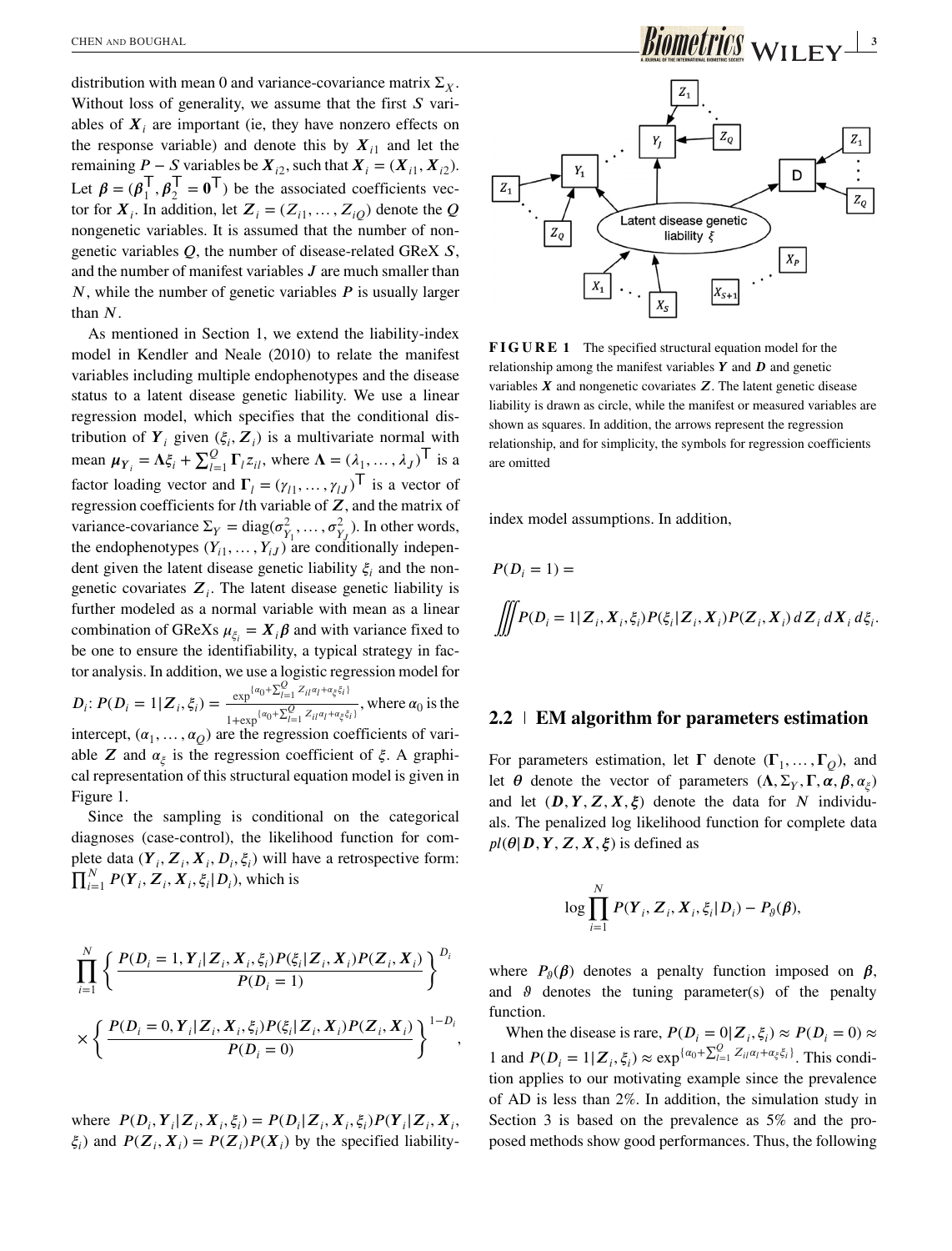estimation procedures are based on the rare disease assumption using a penalized log likelihood function as

$$
pl(\theta|\mathbf{D}, \mathbf{Y}, \mathbf{Z}, \mathbf{X}, \xi) =
$$
  

$$
\log \prod_{i=1}^{N} \left\{ P(\mathbf{Y}_i | \mathbf{Z}_i, \mathbf{X}_i, \xi_i) P(\xi_i | \mathbf{Z}_i, \mathbf{X}_i) P(\mathbf{Z}_i, \mathbf{X}_i) \right\}
$$
  

$$
+ \log \prod_{i=1}^{N} \left\{ \frac{\exp^{\{\alpha_0 + \sum_{i=1}^{Q} Z_{ii} \alpha_i + \alpha_{\xi} \xi_i\}}}{P(D_i = 1)} \right\}^{D_i} - P_{\vartheta}(\beta),
$$

where

$$
P(D_i=1)=\big\{e^{\alpha_0+\frac{1}{2}\alpha_{\xi}^2}e^{\frac{1}{2}(\alpha_{\xi}\beta)}\mathsf{T}_{\Sigma_X(\alpha_{\xi}\beta)}\big\}M_Z(\alpha),
$$

and  $M_{\rm z}(\alpha)$  is the moment-generating function for Z, and  $\alpha =$  $(\alpha_1, \ldots, \alpha_Q)^\mathsf{T}.$ 

Since the parameter  $\alpha_0$  cancels in the numera-<br>cand denominator of the likelihood function it is tor and denominator of the likelihood function, it is unidentifiable. For the remaining parameters, we use a expectation-maximization with a combination of the coordinate descent algorithm (Friedman *et al.*, 2010a) for parameters estimation. Define the  $Q$  function as  $Q(\theta | \theta^{(t)}) = E_{\xi | (\theta^{(t)}, Y, Z, X)}(p l(\theta | D, Y, Z, X, \xi))$ . For simplic-<br>ity we use *F*, to denote *F*, so for the following preity, we use  $E_{\xi}$  to denote  $E_{\xi|(\theta^{(t)}, Y, Z, X)}$  for the following presentations.

#### **Initialization**:

To initialize  $\Lambda$  and  $\Sigma_Y$ , one latent factor model is applied to  $\hat{\lambda}^{(0)}$  and  $(\hat{\lambda}^{2(0)}$  and  $(\hat{\lambda}^{2(0)}$  and  $(\hat{\lambda}^{2(0)})$ . The remain *Y* to obtain  $(\hat{\lambda}_1^{(0)}, \ldots, \hat{\lambda}_J^{(0)})$  and  $(\hat{\sigma}_{Y_1}^{2(0)}, \ldots, \hat{\sigma}_{Y_J}^{2(0)})$ . The remain-<br>ing parameters are initialized as zero. ing parameters are initialized as zero.

**E-step**:

$$
\begin{cases} E_{\xi}^{(t)}(\xi_i) = \frac{\left(\sum_{j=1}^J y_{ij} \frac{\hat{\lambda}_j^{(t)}}{\hat{\sigma}_{Y_j}^{2(t)}} + X_i^\top \hat{\beta}^{(t)}\right)}{\left(\sum_{j=1}^J \frac{\hat{\lambda}_j^{2(t)}}{\hat{\sigma}_{Y_j}^{2(t)}} + 1\right)} & \text{if } D_i = 0\\ E_{\xi}^{(t)}(\xi_i) = \frac{\left(\hat{\alpha}_{\xi}^{(t)} + \sum_{j=1}^J y_{ij} \frac{\hat{\lambda}_j^{(t)}}{\hat{\sigma}_{Y_j}^{2(t)}} + X_i^\top \hat{\beta}^{(t)}\right)}{\left(\sum_{j=1}^J \frac{\hat{\lambda}_j^{2(t)}}{\hat{\sigma}_{Y_j}^{2(t)}} + 1\right)} & \text{if } D_i = 1 \end{cases},
$$

and  $E_{\xi}^{(t)}(\xi_i^2) = (\sum_{j=1}^{J}$  $\hat{\lambda}_j^{2(t)}$  $\frac{\lambda_j}{\hat{\sigma}_{Y_j}^{2(t)}} + 1)^{-1} + E_{\xi}^{(t)}(\xi_i)^2.$ 

#### **M-step**:

The maximum likelihood estimation (MLE) for  $\lambda_i$  is then the solution of

$$
\frac{\partial \mathcal{Q}(\theta | \theta^{(i)})}{\partial \lambda_j} = \sum_{i=1}^N \left\{ -Y_{ij} E_{\xi}^{(i)}(\xi_i) + \lambda_j E_{\xi}^{(i)}(\xi_i^2) \right\} = 0,
$$

that is, 
$$
\hat{\lambda}_j = \frac{\sum_{i=1}^N Y_{ij} E_{\xi}^{(i)}(\xi_i)}{\sum_{i=1}^N E_{\xi}^{(i)}(\xi_i)}
$$
. The MLE for  $\sigma_j^2$  is  $\hat{\sigma}_j^2 = \frac{\sum_{i=1}^N (Y_{ij}^2 - 2Y_{ij}\hat{\lambda}_j E_{\xi}^{(i)}(\xi_i) + \hat{\lambda}_j^2 E_{\xi}^{(i)}(\xi_i^2))}{N}$  and the MLE of  $\alpha_{\xi}$  is  $\hat{\alpha}_{\xi} = \frac{\sum_{i=1}^n D_i E_{\xi}(\xi_i)}{N} \cdot \frac{N}{N}$ .

 $N_1(1+\hat{\beta}^T\hat{\Sigma}_X\hat{\beta})$ <br>To estimate  $\beta$ , the coordinate descent algorithm is used to update each  $\beta_m$  sequentially. We provide two different estimators for  $\beta$  using the penalty functions Lasso (Tibshirani, 1996) and Log (Sun *et al.*, 2010; Friedman, 2012) respectively. Lasso is one of the most popular penalty functions for variable selection in high-dimensional variables problem. We first present the Lasso estimator  $\rho_{\underline{m}}^{\text{Lasso}}$  using the Lasso penalty function  $P_{\theta}(\beta) = P_{(\lambda)}(\beta) = \sum_{m=1}^{P} \lambda |\beta_m|$ , where  $\lambda > 0$  is a tuning parameter Letting  $\partial O(\theta | \theta^{(1)}) / \partial \theta = 0$  the esti-0 is a tuning parameter. Letting  $\partial Q(\theta | \theta^{(t)}) / \partial \beta_m = 0$ , the esti-<br>mate of  $\beta^{\text{Lasso}}$  is mate of  $\beta_m^{\text{Lasso}}$  is

$$
\begin{cases}\n\hat{\beta}_m = 0 & \text{if } \left| \omega_m^{(t)} \right| \le \lambda \\
\hat{\beta}_m = \text{sgn}(\hat{\beta}_m^{(t)}) \left[ \left| \omega_m^{(t)} \right| - \lambda \right] & \text{if } \left| \omega_m^{(t)} \right| > \lambda,\n\end{cases}
$$

where  $\omega_m^{(t)} =$  $\sum_{i=1}^{N} E_{\xi}^{(t)}(\xi_i) X_{im} - \sum_{m' \neq m} \hat{\beta}_{m'}^{(t)} \hat{\sigma}_{mm'}^2 (N + N_1 \hat{\alpha}_{\xi}^{2(t)})$  $\frac{m^2 - m^2 m^2 m^3 m^4}{m^2 m^2 m^2}$ , where  $\frac{\hat{\sigma}_{mm}^2(N+N_1 \hat{\alpha}_{\xi}^{2(t)})}{N}$ 

 $N_1 = \sum_{i=1}^{N} D_i.$  Although I.

Although Lasso has demonstrated its utility in various applications, the variable selection consistency of Lasso requires the irrepresentable condition (Zhao and Yu, 2006) that there is no strong correlation between the "*important covariates*," which have nonzero effects and the "*unimportant covariates*," which have zero effects. Since some of the gene expressions are highly correlated, this condition may not be satisfied in our study. Therefore, we introduce another estimator for  $\beta$  using the Log penalty. Compared to some existing penalty functions, the Log penalty has shown its advantages in variable selection in genetic studies, where the variables are highly correlated (Sun *et al.*, 2010; Chen *et al.*, 2016). The Log estimator  $\beta_m^{\text{Log}}$  using the Log penalty function  $P_{\theta}(\beta) = P_{(\alpha,\tau)}(\beta) = \sum_{m=1}^{P} \alpha \log(|\beta_m| + \tau)$ , where  $\alpha > 0$  and  $\tau > 0$  are tuning parameters. Since the Log penalty is noncon- $\tau > 0$  are tuning parameters. Since the Log penalty is nonconcave, a local linear approximation (LLA) (Zou and Li, 2008) is applied to it:  $p_{(\alpha,\tau)}(|\beta_m|) \approx \frac{\alpha |\beta_m|}{|\hat{\beta}_m| + \tau}$ , where  $\hat{\beta}_m$  is the estimate in the previous iteration. Letting  $\partial Q(\theta | \theta^{(t)}) / \partial \beta_m = 0$ , the estimate of  $\theta^{Log}$  is estimate of  $\beta_m^{Log}$  is

$$
\begin{cases}\n\hat{\beta}_m = 0 & \text{if } \left| \omega_m^{(t)} \right| \le \frac{\alpha}{\left| \hat{\beta}_m^{(t)} \right| + \tau} \\
\hat{\beta}_m = \text{sgn}(\hat{\beta}_m^{(t)}) \left[ \left| \omega_m^{(t)} \right| - \frac{\alpha}{\left| \hat{\beta}_m^{(t)} \right| + \tau} \right] & \text{if } \left| \omega_m^{(t)} \right| > \frac{\alpha}{\left| \hat{\beta}_m^{(t)} \right| + \tau}.\n\end{cases}
$$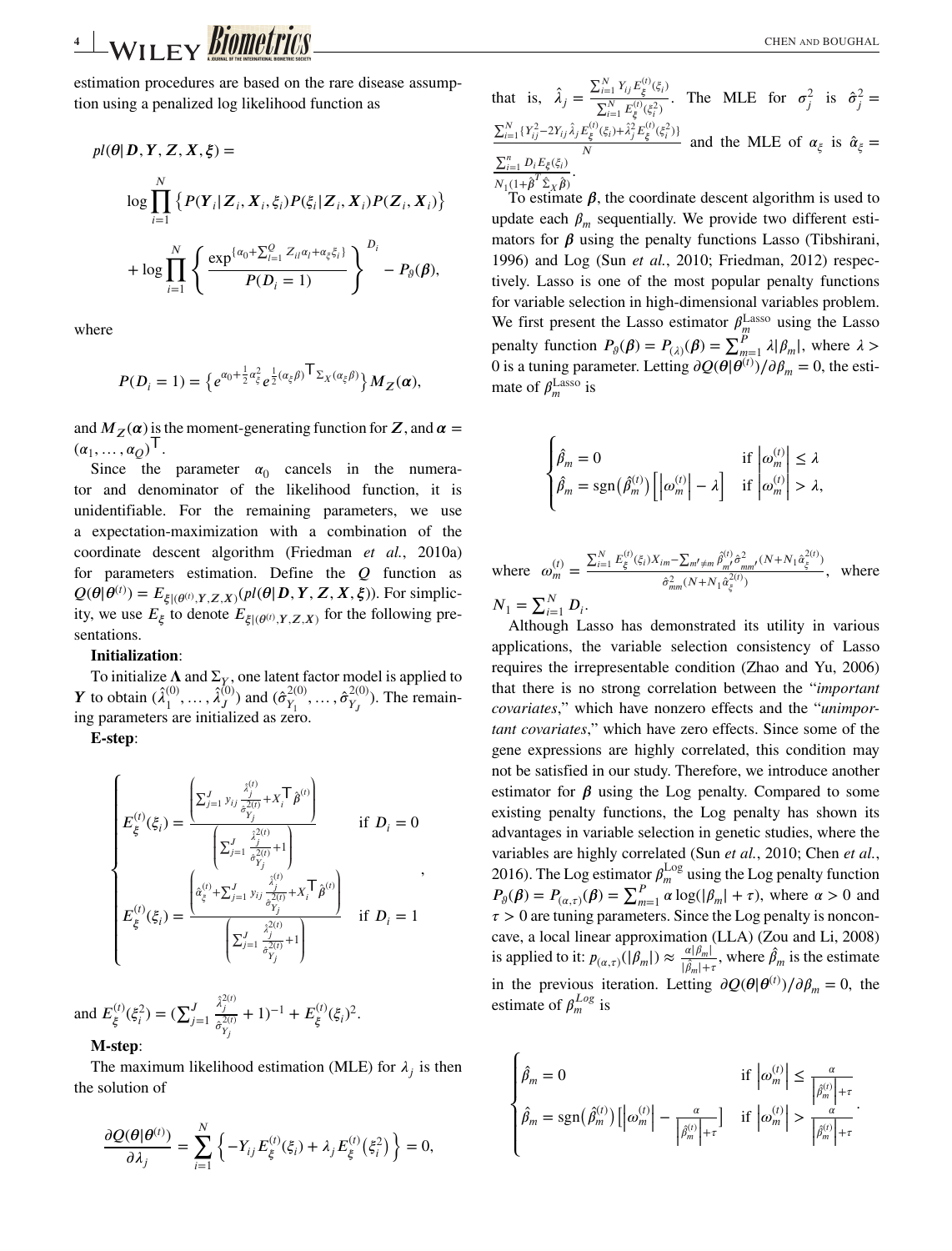Since  $\Gamma$  is not the parameter of interest, they can be eliminated through the residualization of  $Y$  using the variables of  $Z$  to simplify the estimation procedure.

The estimation of  $(\alpha_1, \ldots, \alpha_O)$  depends on the characteristics of the variables that are included in the model. For instance, in the section of real data analysis, the model includes two variables for Z: age for  $Z_1$  and gender for  $Z_2$ . For a continuous variable like  $Z_1$  it is assumed to be  $\mathbb{Z}_2$ . For a continuous variable like  $\mathbb{Z}_1$ , it is assumed to be standardized and follow a standard pormal distribution; the standardized and follow a standard normal distribution; the MLE of  $\alpha_1$  is  $\hat{\alpha}_1 = \frac{\sum_{i=1}^{N} D_i Z_{i1}}{N_1}$ . For the categorical variable that has only two categories like  $Z_2$ , it is assumed to follow a<br>Bernoulli distribution with probability  $P_1$  the MLE of  $\alpha$  is Bernoulli distribution with probability  $P_{\alpha_2}$ ; the MLE of  $\alpha_2$  is

 $\hat{\alpha}_2 = \log\{$  $\frac{\sum_{i=1}^{N} D_i Z_{i2} (1-\hat{P}_{\alpha_2})}{\hat{P}_{\alpha_2} (N_1 - \sum_{i=1}^{N} D_i Z_{i2})}$ .<br> *n* iteratively apply

We then iteratively apply the estimation procedure until convergence is reached. Empirically, we consider that convergence is achieved if the maximum difference in the coefficient estimates between consecutive iterations is less than a predefined threshold, eg,  $10^{-4}$ .

## **2.3 Tuning parameters and model selection**

The estimator of parameters of interest  $\theta$  depends on the values of tuning parameters  $\vartheta$ . In practice, a set of numerical tuning values are provided for model fitting. Then a model selection criterion is applied to select the optimal model. To ensure a good performance of a penalization method, proper numerical tuning values have to be provided to cover the optimal one that can penalize the estimates of the coefficients of the unimportant variables to zero, and keep those of the important variables to be nonzero. With failure to do so, the penalization method would perform poorly, either having too strong a penalization threshold so that too few important variables are being selected, or having too weak a threshold so that too many unimportant variables are being selected.

Generally, the scales of the tuning values depend on the scales of the estimates of the parameters to be penalized, that is,  $\hat{\beta}$  in this study. However, since the parameter  $\beta$  is associated with the latent unobserved factor  $\xi$ , to identify a vector of proper tuning values is less straightforward than the usual regression analysis on observed variables. We propose to fit a model without any penalty on a set of genes whose number is much smaller than the sample size to identify the scales of the estimates of the parameters. To choose such set of genes, we use the marginal association analysis on each of the genes and each of the observed variables including the endophenotypes and the disease case-control status. Each gene *m* is associated with a vector of  $(J + 1)$  *P*-values from the  $J$  marginal linear regression analyses on  $J$  endophenotypes and from the logistic regression analysis on the casecontrol status. Then the genes are ordered based on the minimum *P*-value across the  $(J + 1)$  marginal *P*-values from the most significant to the least. Let  $a$  denote the number of the smallest integer value that is greater than or equal to  $20\%$  of the sample size N, and the first a gene based on the ordering by the minimum *P*-values is used for model fitting without penalty. Finally, the maximum of the obtained unpenalized estimates of the regression coefficients in absolute value can be used to generate the tuning values. Specifically, let  $\hat{b}_{\text{max}}$  denote this maximum value. For the Lasso penalty, a vector of tuning values for  $\lambda$  is generated as a sequence of a particular length, say 100, from  $\hat{b}_{\text{max}} \times 0.1$  to  $\hat{b}_{\text{max}} \times 1.5$ .<br>For the Log panalty a vector of the tuning values for  $\tau$  is For the Log penalty, a vector of the tuning values for  $\tau$  is set as (1*,* 0*.*5*,* 0*.*1*,* 0*.*05*,* 0*.*01*,* 0*.*005*,* 0*.*001*,* 0*.*0005*,* 0*.*0001) ×  $\hat{b}_{\text{max}}$ . For each value of  $\tau$ , a vector of the tuning values for  $\alpha$  is generated as a sequence of a particular length, say 100, from  $(\tau \times \hat{b}_{\text{max}} \times 0.005)$  to  $(\tau \times \hat{b}_{\text{max}} \times 1.5)$ .<br>For model selection, according to the amp

For model selection, according to the empirical results from the simulation studies, where the number of variables is comparable to the sample size, the regular Bayesian information criterion (BIC) (Schwarz *et al.*, 1978) performs well. When the number of variables is much larger than the sample size, the extended BIC (Chen and Chen, 2008) can be used for model selection.

## **3 SIMULATIONS**

## **3.1 Procedure for data simulation and methods for comparison**

The motivating application is to select important GReXs associated with AD using the datasets from ADNI. Apparently, the influential factors on the empirical performances are sample size, the numbers of candidate genes  $(P)$  and truly associated ones  $(S)$ , the magnitude of effect sizes, and the correlation structure of GReXs. To evaluate the performances of our proposed methods subject to these factors, the number of genes and sample sizes considered in this simulation study is based on the datasets of ADNI. In addition, to faithfully reproduce the correlation structure of GReXs, we simulate datasets based on the estimates of the correlation matrix of GReX obtained in the real data analysis.

For data simulation, the variable  $X$  (gene expression) is simulated from a multivariate normal distribution with mean and a correlation matrix using the estimates of the correlation matrix of GReXs. Then the latent disease liability  $\xi$  is simulated from a linear model:  $\xi = X\beta + \epsilon$ , where  $\epsilon \sim$  $N(0, I_{N \times N})$  and  $I_{N \times N}$  is an identity matrix. The sample size  $N$  is specified as 600 or 1200, and the numbers of genes  $P$ are specified as 2498 or 5980, the smallest and the largest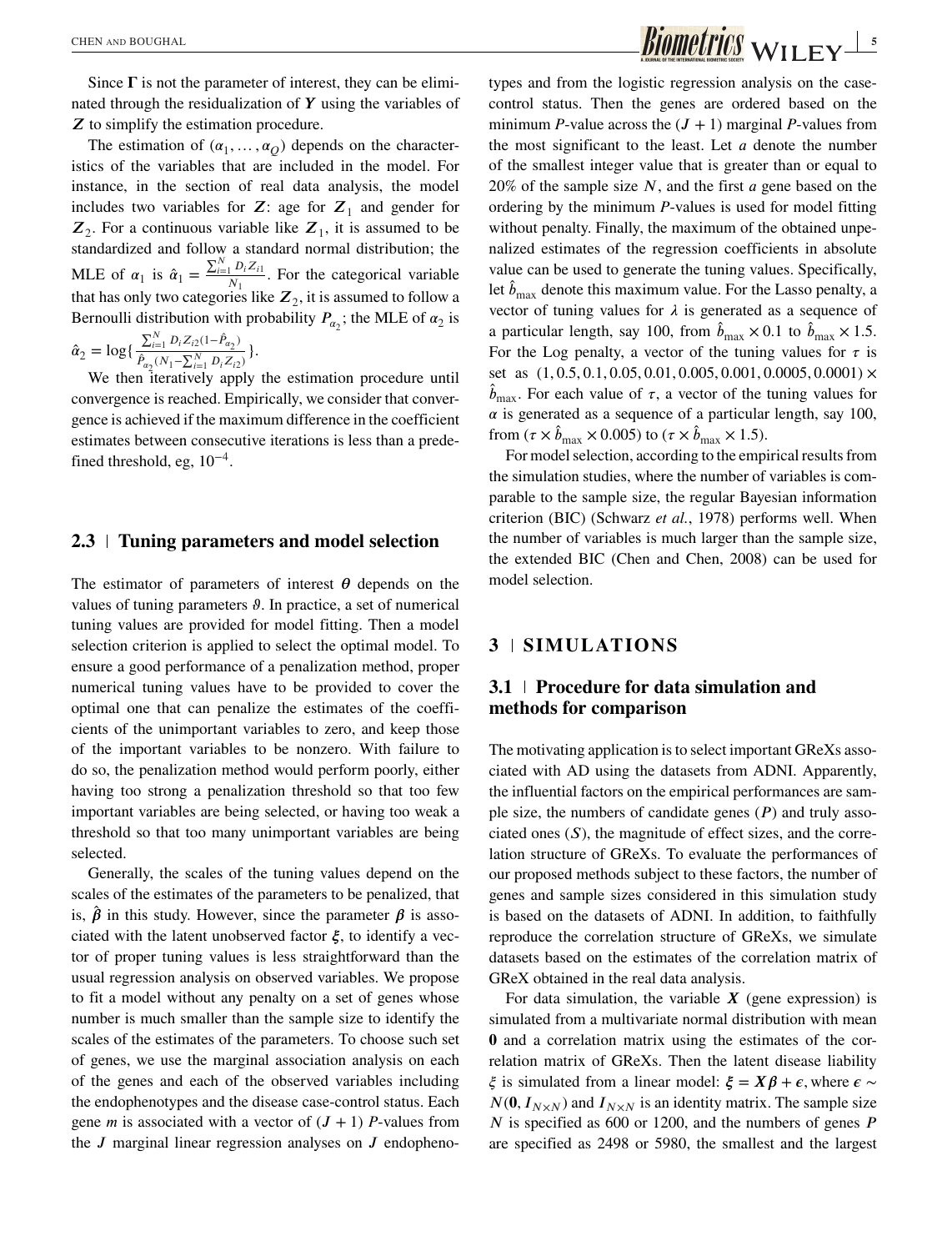number of GReXs generated by PrediXcan from a brain tissue. To specify the nonzero components in  $\beta$ , we consider S as 20 or 40, and the effect sizes for these variables to be the replication of a vector of  $b = (0.35, 0.40, 0.45, 0.50, 0.55,$  $-0.35, -0.40, -0.45, -0.50, -0.55$ .

To simulate manifest variable  $Y$  (endophenotypes), we consider two scenarios: *Ideal* and *Realistic* ones. For *Ideal* scenario, Y are simulated based on the specified model in Figure 1:  $Y_{N\times J} = \xi_{N\times 1}\Lambda_{1\times J} + E_{N\times J}$ , where  $E \sim$  $MVN(0, I_{N\times N})$ . On the other hand, for *Realistic* scenario,  $Y$  are allowed to have their own unique set of associated genes that are not involved with the studied disease.  $Y =$  $(y_{ij})$  are simulated from:  $y_{ij} = \xi_i \lambda_j + X_{(s_i)i} b_j + e_{ij}$ , where  $X_{(s_j)i}$  denotes the unique set of associated genes for man-<br>if est variable i. **h** are the corresponding coefficients and ifest variable,  $j$ ,  $\mathbf{b}_i$  are the corresponding coefficients, and  $e_{ii}$  is a standard normal variable. For both scenarios, we set  $\Lambda = (0.30, 0.35, 0.40)$  for  $J = 3$ . For the *Realistic* scenario, the number of genes that are uniquely associated with each of the manifest variables is set as  $10\%$  of  $S$  and the coefficient for each of them is set as 0.35.

The case-control status  $D$  is simulated from a logistic regression model:  $P(D_i = 1 | \xi_i) = \frac{\exp^{\{\alpha_0 + \alpha_\xi \xi_i\}}}{1 + \exp^{\{\alpha_0 + \alpha_\xi \xi_i\}}}$ , where  $\alpha_\xi$  is<br>set as 5 and  $\alpha_0$  is the set for each setting respectively to set as .5, and  $\alpha_0$  is the set for each setting, respectively, to make the prevalence about 5%. To generate random samples using the case-control sampling scheme, we first simulate a large population based on the aforementioned model structure. Then a random case-control sample is generated from a random selection of  $N/2$  cases from the sample units with  $D_i = 1$  and  $N/2$  controls from the sample units with  $D_i = 0$ in the simulated population.

We evaluate our methods in addition to several other approaches for variable selection. As described in Section 1, the conventional way to identify the disease-associated genes is differential expression analysis to run association analysis for each gene separately, denoted by DEA. Another approach is univariate regression analysis using the Lasso penalty on the case-control status to select disease-associated genes. It has been implemented in the R/GLMNET package (Friedman *et al.*, 2010b), denoted by ULasso. For studies with endophenotypes, the conventional approach is to use marginal linear regression on each of the endophenotypes or to use marginal logistic regression on the disease case-control status to identify the associated genes. Since there are  $(J + 1)$  marginal *P*values corresponding to the  $J$  endophenotypes and the disease case-control status, respectively, the Fisher's combined probability test (Fisher, 2006) is used to compute the combined *P*-value for each gene, denoted by Fisher. Another considered method is based on a group-wise penalized estimation. Under the model in Figure 1, all observed responses  $Y$  share the same genetic components, and thus, one can use a multivariate regression model to identify the disease-associated genes. When the number of variables is larger than the sample size, the group-wise penalized estimation is a natural choice, which, by borrowing information from multiple response variables, can discover genes that are weakly associated with multiple response variables. Group Lasso (Yuan and Lin, 2006) is used for methods comparison. The R package R/GLMNET also implements the Group Lasso penalty for multivariate Gaussian responses, denoted by GLasso.

## **3.2 Simulation results**

We use the false discoveries rate (FDR) and true positive rate (TPR) to evaluate the performance of the methods, where FDR and TPR are calculated as FD/D and TD/ $S$ , respectively (D, TD, and FD are the numbers of discoveries, true discoveries, and false discoveries). Our proposed methods (LLasso and LLog), ULasso, and GLasso employ tuning parameters for model fitting, and 1000 tuning values are given for each of the methods to obtain 1000 models, respectively. The R package implemented for ULasso and GLasso by GLMNET uses cross-validation (CV) for model selection. Therefore, we present the results for ULasso and GLasso using CV for model selection in the main text and present the results using BIC in the Supporting Information. For the methods Fisher and DEA, we use several *q*-value cutoffs for variable selection and the model with relatively similar values of TPR to other methods is presented in the main text and the results for all *q*-value cutoffs are presented in the Supporting Information.

Table 1 shows the results for the eight settings varying the parameters of  $S$ ,  $P$ , and  $N$  in the *Ideal* scenario. As the signals contained in simulated data are relatively complicated, that is, the number of variables  $(P)$  is large or the number of true associated variables  $(S)$  is large, LLog performs better than LLasso. The performances of our proposed methods are in general better than the alternative methods. For instance, for the setting with  $N = 1200$ ,  $P = 2498$ , and  $S =$ 40, LLog and LLasso have TPR higher than 98%, which is higher than the alternative methods, and they also have much lower false discovery rates. DEA has a lower power and a higher false discovery rate compared to the proposed methods. With endophenotypes data, the combined Fisher method can improve the power to detect the disease-related genes compared to DEA. However, it has a much higher false discovery rate than the proposed methods due to the failure of not taking into account the correlation among the genes and the fact that the observed endophenotypes come from a conditional sampling on case-control status. ULasso and GLasso have similar issues to DEA and Fisher.

The conclusions are similar for the *Realistic* scenario as shown in Table 2, where the endophenotypes are associated with some genes that are not involved with the genetic risk for AD. The performances of our proposed methods are still much better than the alternative methods. In summary, the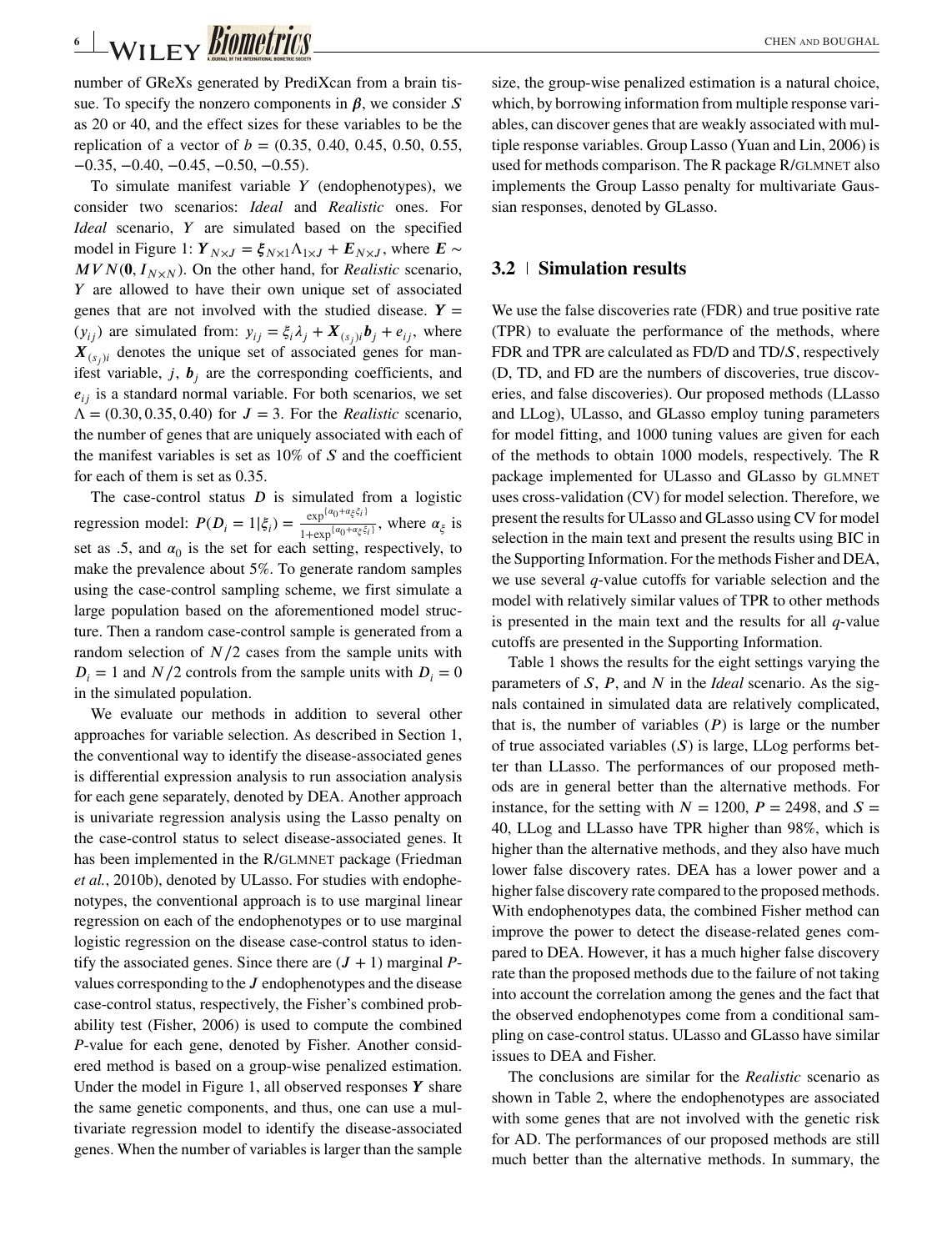**TABLE 1** Simulation results for *Ideal* scenario. The first column indicates the number of important covariates (S), the number of candidate covariates (P), and the sample size (N). For each method, we present the median of the true positive rate (TPR)  $\times$  100% and its standard error (in parentheses), and the median of the false discovery rate (FDR)  $\times$  100% (in brackets) and its standard error (in parentheses) across 100 simulations

| <b>Setting</b>        | $LLoq^a$    | LLasso <sup>a</sup> | $Fisher^b$   | DEA <sup>b</sup> | ULasso <sup>c</sup> | GLasso <sup>c</sup> |
|-----------------------|-------------|---------------------|--------------|------------------|---------------------|---------------------|
|                       |             |                     |              |                  |                     |                     |
| $S = 20$ ; $P = 2498$ | 88 (16)     | 90(21)              | 70(8.8)      | 0(3.3)           | 45(17)              | 100(0.86)           |
| $N = 600$             | [0(2.5)]    | [13.6(7.7)]         | [38.1(11)]   | [0(36)]          | [82.1(8.7)]         | [84.8(3.8)]         |
| $S = 20; P = 2498$    | 100(2.5)    | 100(0)              | 95(3.6)      | 30(9.8)          | 85(7.2)             | 100(0)              |
| $N = 1200$            | [0(1.1)]    | [9.09(5.9)]         | [60.4(5.8)]  | [20(15)]         | [81.9(4.4)]         | [83.9(3.6)]         |
| $S = 20$ ; $P = 5980$ | 75 (19)     | 55 (31)             | 60(8.7)      | 0(3.6)           | 35(14)              | 95(4)               |
| $N = 600$             | [5.72(10)]  | [11.1(12)]          | [40(8.7)]    | [0(35)]          | [86.4(11)]          | [87.7(3.0)]         |
| $S = 20$ ; $P = 5980$ | 100(4.1)    | 100(2.4)            | 90(4.2)      | 35(11)           | 72.5(8.7)           | 100(0.98)           |
| $N = 1200$            | [0(3.6)]    | [18.7(7.7)]         | [75(4.3)]    | [28.6(16)]       | [85.9(3.9)]         | [86.5(2.9)]         |
| $S = 40$ ; $P = 2498$ | 65 (19)     | 5(19)               | 62.5(5.3)    | 12.5(8.2)        | 52.5(8.2)           | 100(1.6)            |
| $N = 600$             | [3.18(3.8)] | [0(5.5)]            | [58.1 (9.9)] | [28.6(21)]       | [79(4.6)]           | [82.2 (2.8)]        |
| $S = 40; P = 2498$    | 98.8(2.3)   | 100(1.8)            | 88.8 (3.5)   | 50(7.6)          | 80(5.3)             | 100(0.25)           |
| $N = 1200$            | [2.44(1.8)] | [20(5.4)]           | [79.4(3.2)]  | [53.7(11)]       | [78.5(3)]           | [80.9(2.5)]         |
| $S = 40; P = 5980$    | 50 (22)     | 2.5(9.4)            | 45(5.8)      | 2.5(3.1)         | 32.5(8.1)           | 95(2.9)             |
| $N = 600$             | [6.16(19)]  | [0(7.8)]            | [59.5(8.7)]  | [0(36)]          | [86.1(5)]           | [87.2 (2.0)]        |
| $S = 40; P = 5980$    | 100(3.3)    | 95(17)              | 77.5(4.7)    | 25(7.8)          | 67.5(6.9)           | 100(0.25)           |
| $N = 1200$            | [0(2)]      | [26.5(8.9)]         | [80.7(2.7)]  | [38.9(14)]       | [83.5(2.7)]         | [86.3(1.7)]         |
|                       |             |                     |              |                  |                     |                     |

aUsing BIC for the model selection criterion.

bUsing *q*-values for the model selection criterion.

cUsing cross-validation for the model selection criterion.

**TABLE 2** Simulation results for *Realistic* scenario. The first column indicates the number of important covariates (S), the number of candidate covariates ( $P$ ), and the sample size (N). For each method, we present the median of the true positive rate (TPR)  $\times$  100% and its standard error (in parentheses), and the median of the false discovery rate (FDR)  $\times$  100% (in brackets) and its standard error (in parentheses) across 100 simulations

| 90(16)<br>85 (34)<br>60(9.8)<br>0(4.2)<br>45(16)<br>100(1.4)<br>$S = 20$ ; $P = 2498$<br>$N = 600$<br>[14.3(17)]<br>[26.1(21)]<br>[45(8.4)]<br>[0(32)]<br>[82.1 (8.9)]<br>[87.9(2.1)]<br>100(7.3)<br>85(7.6)<br>100(0)<br>95(5)<br>35(12)<br>100(0)<br>$S = 20$ ; $P = 2498$<br>[26.1(16)]<br>$N = 1200$<br>[13.6(5.9)]<br>[33.3(6.7)]<br>[64 (3.8)]<br>[81.5(5)]<br>[87.6(2.3)]<br>60(8)<br>95(3.8)<br>$S = 20; P = 5980$<br>75 (19)<br>65(27)<br>0(4.5)<br>40(14)<br>[10.3(23)]<br>[16.7(25)]<br>[51.9(8)]<br>[0(29)]<br>$N = 600$<br>[86.8(7.5)]<br>[90.2(1.9)]<br>95(9.9)<br>95(6.1)<br>85(6)<br>30(9.9)<br>100(0.98)<br>$S = 20$ ; $P = 5980$<br>70(9)<br>[17.4(8.6)]<br>$N = 1200$<br>[37.3(8.2)]<br>[77.4(4)]<br>[30(16)]<br>[85(5.2)]<br>[90.0(1.7)]<br>85 (22)<br>10(33)<br>55(6.5)<br>10(6.6)<br>52.5(7.7)<br>100(1.9)<br>$S = 40; P = 2498$<br>$N = 600$<br>[25 (33)]<br>[0(31)]<br>[58.7(7.9)]<br>[20 (20)]<br>[78.1(5.1)]<br>[86.2(1.6)]<br>95(7.5)<br>95(5.8)<br>85(4.2)<br>53.8 (7.9)<br>82.5(5.3)<br>100(0.49)<br>$S = 40; P = 2498$<br>$N = 1200$<br>[15.9(6.9)]<br>[38.8(10)]<br>[82.8(3)]<br>[55.7(12)]<br>[77.1(3.4)]<br>[85.2(1.6)]<br>37.5(6.6)<br>$S = 40; P = 5980$<br>50(25)<br>5(26)<br>2.5(3.2)<br>35(8)<br>95(3.7)<br>[30.3(34)]<br>[0(31)]<br>[90.2(1.10)]<br>$N = 600$<br>[55.9(11)]<br>[0(26)]<br>[85.2(4.7)]<br>97.5(9.9)<br>55(25)<br>25(6.9)<br>62.5(6.4)<br>100(0.43)<br>$S = 40$ ; $P = 5980$<br>70(5.8)<br>$N = 1200$<br>[16.1 (5.9)]<br>[21.6(18)]<br>[79.1 (3.3)]<br>[44.7(14)]<br>[84.4(3.2)]<br>[89.8(0.88)] | <b>Setting</b> | $LLoq^a$ | LLasso <sup>a</sup> | $Fisher^b$ | DEA <sup>b</sup> | ULasso <sup>c</sup> | GLasso <sup>c</sup> |
|-------------------------------------------------------------------------------------------------------------------------------------------------------------------------------------------------------------------------------------------------------------------------------------------------------------------------------------------------------------------------------------------------------------------------------------------------------------------------------------------------------------------------------------------------------------------------------------------------------------------------------------------------------------------------------------------------------------------------------------------------------------------------------------------------------------------------------------------------------------------------------------------------------------------------------------------------------------------------------------------------------------------------------------------------------------------------------------------------------------------------------------------------------------------------------------------------------------------------------------------------------------------------------------------------------------------------------------------------------------------------------------------------------------------------------------------------------------------------------------------------------------------------------------------------------|----------------|----------|---------------------|------------|------------------|---------------------|---------------------|
|                                                                                                                                                                                                                                                                                                                                                                                                                                                                                                                                                                                                                                                                                                                                                                                                                                                                                                                                                                                                                                                                                                                                                                                                                                                                                                                                                                                                                                                                                                                                                       |                |          |                     |            |                  |                     |                     |
|                                                                                                                                                                                                                                                                                                                                                                                                                                                                                                                                                                                                                                                                                                                                                                                                                                                                                                                                                                                                                                                                                                                                                                                                                                                                                                                                                                                                                                                                                                                                                       |                |          |                     |            |                  |                     |                     |
|                                                                                                                                                                                                                                                                                                                                                                                                                                                                                                                                                                                                                                                                                                                                                                                                                                                                                                                                                                                                                                                                                                                                                                                                                                                                                                                                                                                                                                                                                                                                                       |                |          |                     |            |                  |                     |                     |
|                                                                                                                                                                                                                                                                                                                                                                                                                                                                                                                                                                                                                                                                                                                                                                                                                                                                                                                                                                                                                                                                                                                                                                                                                                                                                                                                                                                                                                                                                                                                                       |                |          |                     |            |                  |                     |                     |
|                                                                                                                                                                                                                                                                                                                                                                                                                                                                                                                                                                                                                                                                                                                                                                                                                                                                                                                                                                                                                                                                                                                                                                                                                                                                                                                                                                                                                                                                                                                                                       |                |          |                     |            |                  |                     |                     |
|                                                                                                                                                                                                                                                                                                                                                                                                                                                                                                                                                                                                                                                                                                                                                                                                                                                                                                                                                                                                                                                                                                                                                                                                                                                                                                                                                                                                                                                                                                                                                       |                |          |                     |            |                  |                     |                     |
|                                                                                                                                                                                                                                                                                                                                                                                                                                                                                                                                                                                                                                                                                                                                                                                                                                                                                                                                                                                                                                                                                                                                                                                                                                                                                                                                                                                                                                                                                                                                                       |                |          |                     |            |                  |                     |                     |
|                                                                                                                                                                                                                                                                                                                                                                                                                                                                                                                                                                                                                                                                                                                                                                                                                                                                                                                                                                                                                                                                                                                                                                                                                                                                                                                                                                                                                                                                                                                                                       |                |          |                     |            |                  |                     |                     |
|                                                                                                                                                                                                                                                                                                                                                                                                                                                                                                                                                                                                                                                                                                                                                                                                                                                                                                                                                                                                                                                                                                                                                                                                                                                                                                                                                                                                                                                                                                                                                       |                |          |                     |            |                  |                     |                     |
|                                                                                                                                                                                                                                                                                                                                                                                                                                                                                                                                                                                                                                                                                                                                                                                                                                                                                                                                                                                                                                                                                                                                                                                                                                                                                                                                                                                                                                                                                                                                                       |                |          |                     |            |                  |                     |                     |
|                                                                                                                                                                                                                                                                                                                                                                                                                                                                                                                                                                                                                                                                                                                                                                                                                                                                                                                                                                                                                                                                                                                                                                                                                                                                                                                                                                                                                                                                                                                                                       |                |          |                     |            |                  |                     |                     |
|                                                                                                                                                                                                                                                                                                                                                                                                                                                                                                                                                                                                                                                                                                                                                                                                                                                                                                                                                                                                                                                                                                                                                                                                                                                                                                                                                                                                                                                                                                                                                       |                |          |                     |            |                  |                     |                     |
|                                                                                                                                                                                                                                                                                                                                                                                                                                                                                                                                                                                                                                                                                                                                                                                                                                                                                                                                                                                                                                                                                                                                                                                                                                                                                                                                                                                                                                                                                                                                                       |                |          |                     |            |                  |                     |                     |
|                                                                                                                                                                                                                                                                                                                                                                                                                                                                                                                                                                                                                                                                                                                                                                                                                                                                                                                                                                                                                                                                                                                                                                                                                                                                                                                                                                                                                                                                                                                                                       |                |          |                     |            |                  |                     |                     |
|                                                                                                                                                                                                                                                                                                                                                                                                                                                                                                                                                                                                                                                                                                                                                                                                                                                                                                                                                                                                                                                                                                                                                                                                                                                                                                                                                                                                                                                                                                                                                       |                |          |                     |            |                  |                     |                     |
|                                                                                                                                                                                                                                                                                                                                                                                                                                                                                                                                                                                                                                                                                                                                                                                                                                                                                                                                                                                                                                                                                                                                                                                                                                                                                                                                                                                                                                                                                                                                                       |                |          |                     |            |                  |                     |                     |

aUsing BIC for the model selection criterion.

bUsing *q*-values for the model selection criterion.

cUsing cross-validation for the model selection criterion.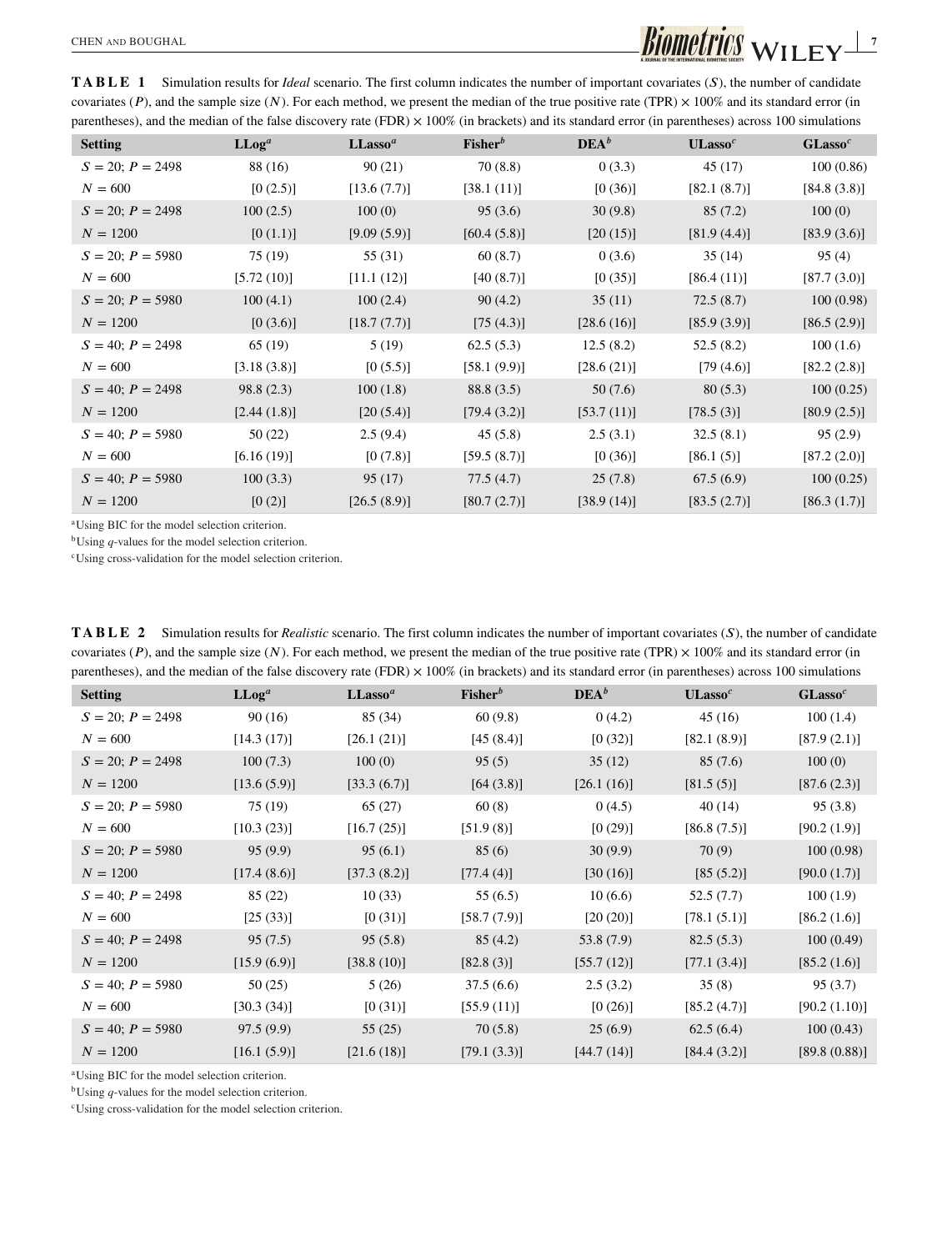# **8** WILEY **BIOMIC CHEN AND BOUGHAL**

simulation analysis demonstrates that our proposed methods have much more advantageous empirical performances than the alternative ones. In addition, as described above, we also include the simulation results using BIC for model selection criterion for ULasso and GLasso, and conclusions are also consistent to those using CV.

## **4 REAL DATA ANALYSIS**

Data used in preparation of this article were obtained from the ADNI database (see Acknowledgements section for more details). The list of secondary phenotypes in this analysis is cognitive endophenotypes that have been used in several AD genetic studies summarized by Reitz and Mayeux (2009). They are not only highly correlated with the disease status but also can further reveal the variation of subject's cognitive function within each disease-status. Most of studies employed univariate regression analysis on each of the endophenotype separately. As our proposed method makes it possible to model multiple endophenotypes simultaneously to improve statistical power, we selected the cognitive endophenotypes that have been considered in the literature and were measured for most of the subjects with percentages of missing value less than 15% in ADNI dataset. This gave a list of clinical attributes measured at baseline included in the model: Clinical Dementia Rating Sum of Boxes, properties of the 11 item ADAS-cog, properties of the 13-item ADAS-cog, Mini-Mental State Examination, immediate score of Rey Auditory Verbal Learning Test, learning score of Rey Auditory Verbal Learning Test, and the percent forgetting score of Rey Auditory Verbal Learning Test, where ADAS-cog refers to Alzheimer's Disease Assessment Schedule - Cognition. For the imputation of missing values, we used the multiple imputation method based on fully conditional specification implemented in the R package MICE (van Buuren and Groothuis-Oudshoorn, 2011).

To obtain the gene expression (GReX) in brain tissues, we used the method PrediXcan. The number of generated GReXs varies by brain tissue from 2002 to 5980. The number of subjects with both the endophenotypes and GReX is 812. In addition, since there are only 48 AD subjects in this dataset, we group these subjects with 483 mild cognitive impairment (MCI) subjects together as 531 AD-MCI subjects versus 281 normal control subjects. We applied all the methods mentioned in the simulation study to each set of GReXs from the 13 brain regions to identify the genes associated with the AD-MCI phenotypes while accounting for the effects of unpenalized covariates, age, and gender. As the simulation results show that LLog performs better than LLasso and outperforms the rest methods, we describe its findings in the followings, while the remaining results are shown in Tables S6-S14 in Supporting Information. Among the 13 brain tissues, the number of identified GReXs by LLog ranges from 9 to 24. This analysis may answer research questions such as "what are the genes associated with the AD-MCI phenotype in a particular brain tissue?" or "what are the genes associated with the AD-MCI phenotype across multiple brain tissues?" The list of identified genes in any particular brain tissue can be found in Table S9 in Supporting Information. Here, we report the list of identified genes across brain tissues using the approach of majority vote. In total, there are seven AD-MCI-associated genes in more than three brain tissues. The identified gene in most of the brain issues is VPS11, which plays an important role in autophagy (Zhang *et al.*, 2016) that has been shown to involve extensively in AD (Nixon *et al.*, 2005). Another identified gene is NPHP3, which is involved with canonical Wnt-signaling, and the activation of Wnt signaling has shown to be able to protect against  $A\beta$  neurotoxicity and to improve cognitive performance in AD patients (Vallée and Lecarpentier, 2016). The gene LRRC37A3 has shown to be associated with frontotemporal dementia and immune-mediated disease in microglia (Broce *et al.*, 2018). Another identified gene is SP1, which regulates the expression of several AD-related proteins and is considered to be one of the therapeutic targets in AD (Citron *et al.*, 2008). The remaining genes are NDE1, BIN3, and NUDT14, where the first gene has an essential role in the cerebral cortex neurogenesis (Bakircioglu *et al.*, 2011), but the rest have not shown to be related to AD.

## **5 DISCUSSION**

In this work, we address several important issues mentioned in Section 1 for genetic association analysis on psychiatric diseases; the numerical analyses have demonstrated its advantages compared to the conventional approaches. Our method provides reliable results when the endophenotypes carry similar genetic components for disease risk. In practice, this condition can be obtained from subjective knowledge on the properties of the endophenotypes. Even when the data deviate from this ideal scenario such that each endophenotype has its own associated genetic variables that are not diseaserelated, our method still provides the most satisfactory results compared to the conventional approaches as demonstrated by the simulation analysis. As our method relates the effect of genetic variables to the latent disease liability or phenotypes, we cannot interpret their coefficients in the same way as in the regular regression analysis on observed variables. However, since the objective is to select the disease-associated genes for wet-lab validations, our method is able to provide such information since it gives good TPR and low false discovery rate. Note that in order to have an easier interpretation on the identified genetic expression to either increase or decrease the disease risk with the increment of their expression levels, the measurements of endophenotypes will either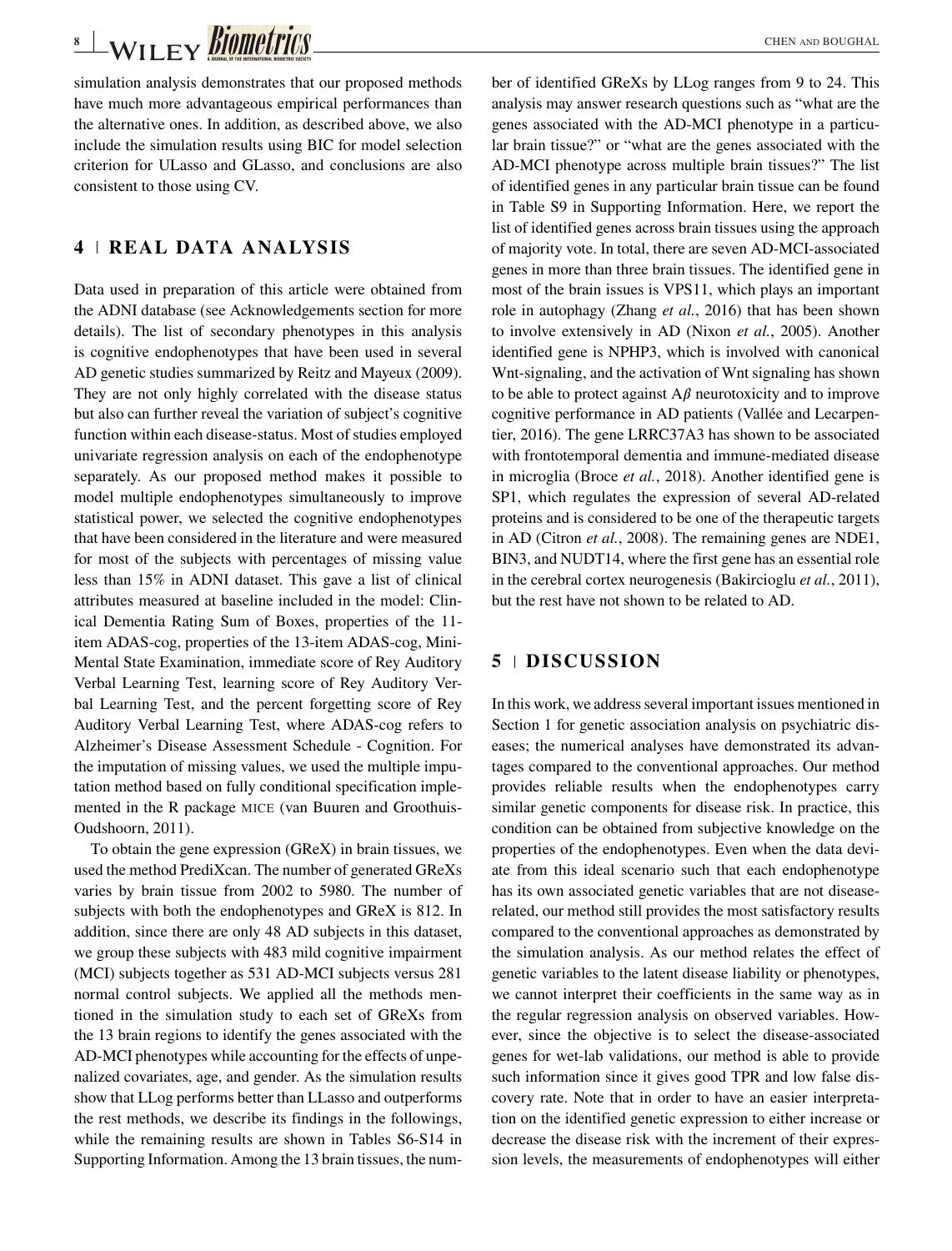keep their original values or be multiplied by −1 so that they will be all positively correlated with the severity of the disease syndromes. For future studies, it will be of interest to extend the framework to a more complex model such as a two-factor model to relate the gene expressions and the manifest variables and/or to model the nondisease-related gene expression associated with each endophenotype explicitly to improve the performances in variable selection.

## **ACKNOWLEDGMENTS**

We acknowledge the support of the Natural Sciences and Engineering Research Council of Canada (NSERC)(RGPIN/05880-2016).

Data used in preparation of this article were obtained from the ADNI database [\(http://adni.loni.usc.edu\)](http://adni.loni.usc.edu). As such, the investigators within the ADNI contributed to the design and implementation of ADNI and/or provided data but did not participate in analysis or writing of this report.

A complete listing of ADNI investigators can be found at: [http://adni.loni.usc.edu/wp-content/uploads/how\\_to\\_apply/A](http://adni.loni.usc.edu/wp-content/uploads/how_to_apply/ADNI_Acknowledgement_List.pdf) [DNI\\_Acknowledgement\\_List.pdf.](http://adni.loni.usc.edu/wp-content/uploads/how_to_apply/ADNI_Acknowledgement_List.pdf)

## **DATA AVAILABILITY STATEMENT**

The data that support the findings in this paper are available from ADNI. Restrictions apply to the availability of these data, which were used under license for this study. Data are available<http://adni.loni.usc.edu> with the permission of ADNI.

#### **ORCID**

*Ting-Huei Chen* <https://orcid.org/0000-0002-7731-2374>

### **REFERENCES**

- Allen, A.J., Griss, M.E., Folley, B.S., Hawkins, K.A. and Pearlson, G.D. (2009) Endophenotypes in schizophrenia: a selective review. *Schizophrenia research*, 109, 24–37.
- Almasy, L. and Blangero, J. (2001) Endophenotypes as quantitative risk factors for psychiatric disease: rationale and study design. *American Journal of Medical Genetics*, 105, 42–44.
- Bakircioglu, M., Carvalho, O.P., Khurshid, M., Cox, J.J., Tuysuz, B., Barak, T. et al. (2011) The essential role of centrosomal nde1 in human cerebral cortex neurogenesis. *The American Journal of Human Genetics*, 88, 523–535.
- Broce, I., Karch, C.M., Wen, N., Fan, C.C., Wang, Y., Tan, C.H. et al. (2018) Immune-related genetic enrichment in frontotemporal dementia: an analysis of genome-wide association studies. *PLoS Medicine*, 15, e1002487.
- Chen, J. and Chen, Z. (2008) Extended Bayesian information criteria for model selection with large model spaces. *Biometrika*, 95, 759–771.
- Chen, T.-H., Sun, W. and Fine, J.P. (2016) Designing penalty functions in high dimensional problems: the role of tuning parameters. *Electronic Journal of Statistics*, 10, 2312–2328.
- Citron, B.A., Dennis, J.S., Zeitlin, R.S. and Echeverria, V. (2008) Transcription factor sp1 dysregulation in Alzheimer's disease. *Journal of Neuroscience Research*, 86, 2499–2504.
- Fisher, R.A. (2006) *Statistical Methods for Research Workers*. Cosmo Publications: Genesis Publishing Pvt Ltd 354.
- Friedman, J. (2012) Fast sparse regression and classification. *International Journal of Forecasting*, 28, 722–738.
- Friedman, J., Hastie, T. and Tibshirani, R. (2010a) Regularization paths for generalized linear models via coordinate descent. *Journal of Statistical Software*, 33, 1.
- Friedman, J., Hastie, T. and Tibshirani, R. (2010b) Regularization paths for generalized linear models via coordinate descent. *Journal of Statistical Software*, 33, 1–22.
- Gamazon, E.R., Wheeler, H.E., Shah, K.P., Mozaffari, S.V., Aquino-Michaels, K., Carroll, R.J. et al. (2015) A gene-based association method for mapping traits using reference transcriptome data. *Nature Genetics*, 47, 1091–1098.
- Gatz, M., Reynolds, C.A., Fratiglioni, L., Johansson, B., Mortimer, J.A., Berg, S. et al. (2006) Role of genes and environments for explaining Alzheimer disease. *Archives of General Psychiatry*, 63, 168– 174.

Gottesman, I.I. and Shields, J. (1982) *Schizophrenia*. CUP Archive.

- Kendler, K.S. and Neale, M.C. (2010) Endophenotype: a conceptual analysis. *Molecular Psychiatry*, 15, 789–797.
- Lin, D. and Zeng, D. (2009) Proper analysis of secondary phenotype data in case-control association studies. *Genetic Epidemiology: The Official Publication of the International Genetic Epidemiology Society*, 33, 256–265.
- Nixon, R.A., Wegiel, J., Kumar, A., Yu, W.H., Peterhoff, C., Cataldo, A. et al. (2005) Extensive involvement of autophagy in alzheimer disease: an immuno-electron microscopy study. *Journal of Neuropathology & Experimental Neurology*, 64, 113– 122.
- Reitz, C. and Mayeux, R. (2009) Endophenotypes in normal brain morphology and Alzheimer's disease: a review. *Neuroscience*, 164, 174– 190.
- Schwarz, G. (1978) Estimating the dimension of a model. *The Annals of Statistics*, 6, 461–464.
- Sun, W., Ibrahim, J. and Zou, F. (2010) Genomewide multiple-loci mapping in experimental crosses by iterative adaptive penalized regression. *Genetics*, 185, 349.
- Tibshirani, R. (1996) Regression shrinkage and selection via the Lasso. *Journal of the Royal Statistical Society. Series B (Methodological)*, 58, 267–288.
- Vallée, A. and Lecarpentier, Y. (2016) Alzheimer disease: crosstalk between the canonical Wnt/Beta-catenin pathway and PPARS alpha and gamma. *Frontiers in Neuroscience*, 10, 459.
- van Buuren, S. and Groothuis-Oudshoorn, K. (2011) mice: multivariate imputation by chained equations in r. *Journal of Statistical Software*, 45, 1–67.
- Yuan, M. and Lin, Y. (2006) Model selection and estimation in regression with grouped variables. *Journal of the Royal Statistical Society: Series B (Statistical Methodology)*, 68, 49–67.
- Zhang, J., Lachance, V., Schaffner, A., Li, X., Fedick, A., Kaye, L.E. et al. (2016) A founder mutation in vps11 causes an autosomal recessive leukoencephalopathy linked to autophagic defects. *PLoS Genetics*, 12, e1005848.
- Zhao, P. and Yu, B. (2006) On model selection consistency of lasso. *The Journal of Machine Learning Research*, 7, 2541–2563.
- Zou, H. and Li, R. (2008) One-step sparse estimates in nonconcave penalized likelihood models. *Annals of Statistics*, 36, 1509– 1533.